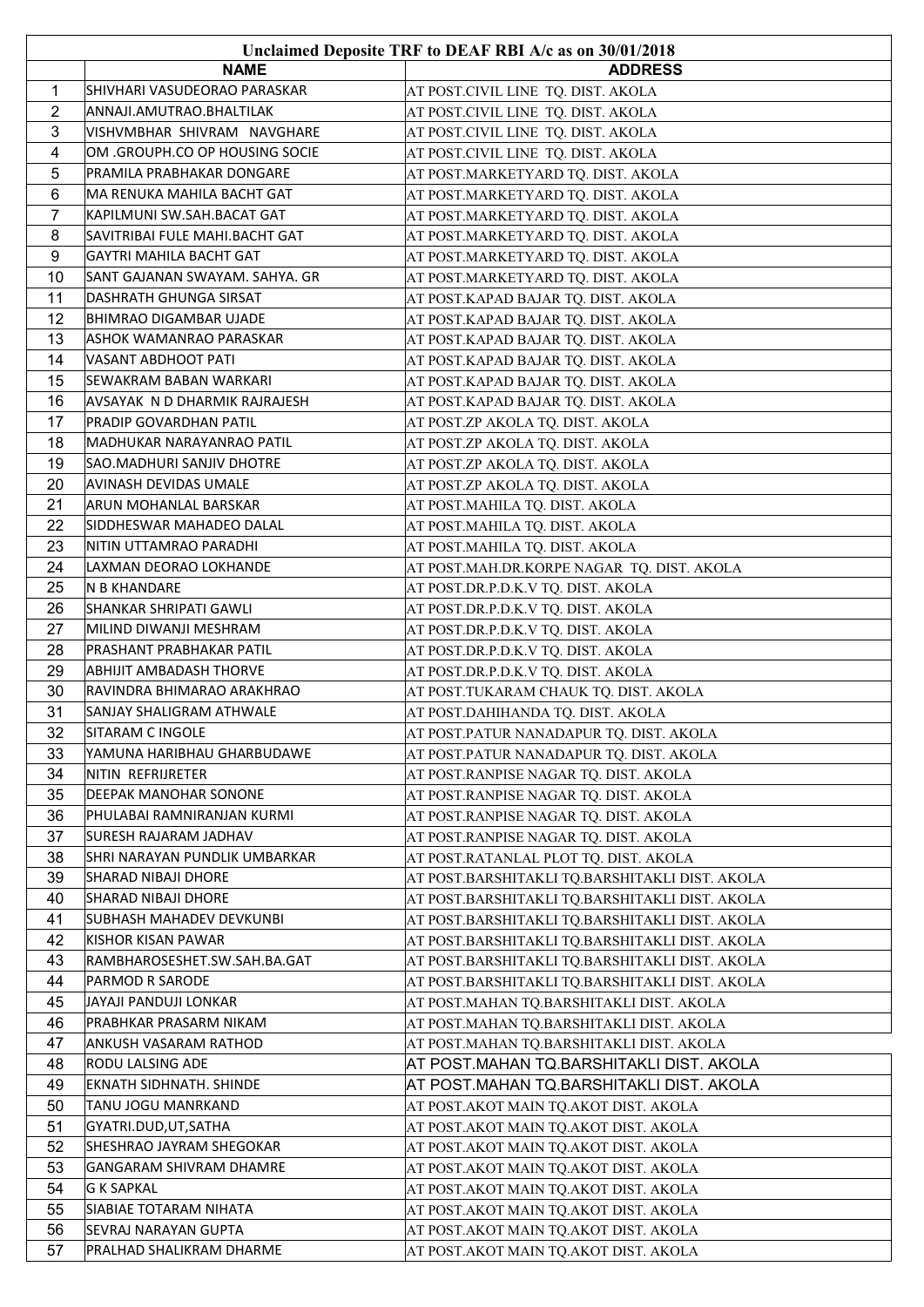| 58       | GOPALRAO BALDAVRAO CHANDAK                          | AT POST. AKOT MAIN TQ. AKOT DIST. AKOLA                                            |
|----------|-----------------------------------------------------|------------------------------------------------------------------------------------|
| 59       | <b>BELA JAGANNATH MATE</b>                          | AT POST.AKOT MAIN TQ.AKOT DIST. AKOLA                                              |
| 60       | TRYMBAK ANANDRAO VASU                               | AT POST. AKOT MAIN TQ. AKOT DIST. AKOLA                                            |
| 61       | CHANDRASHEKHAR JAYRAM NIMKARDE                      | AT POST.AKOT MAIN TQ.AKOT DIST. AKOLA                                              |
| 62       | GAYABAI VISHWASRAO PANDE                            | AT POST.AKOT MAIN TQ.AKOT DIST. AKOLA                                              |
| 63       | DEVENDRA SURESHRAO BAJARE                           | AT POST.AKOT MAIN TQ.AKOT DIST. AKOLA                                              |
| 64       | PRINCE SWAYAM ROJGAR BAHUUDDES                      | AT POST.AKOT MAIN TQ.AKOT DIST. AKOLA                                              |
| 65       | GAJANAN MADHAVRAO RAUT                              | AT POST. SAVARA TQ.AKOT DIST. AKOLA                                                |
| 66       | BHASKAR GANGARAM VADAL                              | AT POST. CHOTTA BAZARTQ.AKOT DIST. AKOLA                                           |
| 67       | RAMDAS BAPURAO VEVAHARE                             | AT POST. CHOTTA BAZARTQ.AKOT DIST. AKOLA                                           |
| 68       | RAMKRUSHNA PUNDLIK SANAP                            | AT POST. WARUR JAULKA TQ. AKOT DIST. AKOLA                                         |
| 69       | SATYABHAMA SITARAM BAGADE                           | AT POST.MUNDGAOA TQ.AKOT DIST. AKOLA                                               |
| 70       | BUDUPRAKASH HARIBHAU RAIBOLE                        | AT POST.MUNDGAOA TQ.AKOT DIST. AKOLA                                               |
| 71       | ASHISH SANTOSH CHANDNE                              | AT POST.MUNDGAOA TQ.AKOT DIST. AKOLA                                               |
| 72       | SHARDA GAJANAN BHALERAO                             | AT POST.MUNDGAOA TQ.AKOT DIST. AKOLA                                               |
| 73       | KIRAN RAMRAO DAHIBHAN                               | AT POST.MUNDGAOA TQ.AKOT DIST. AKOLA                                               |
| 74       | <b>BHUSHAN SHESHRAO SARKATE</b>                     | AT POST.MUNDGAOA TQ.AKOT DIST. AKOLA                                               |
| 75       | SANJAY MEGHARAJ TAWARI                              | AT POST.TELHARA MAIN TQ.TELHARA DIST. AKOLA                                        |
| 76       | PRADIP GULABRAO OLAMBE                              | AT POST.TELHARA MAIN TQ.TELHARA DIST. AKOLA                                        |
| 77       | VASANTRAO TRINBAK KULKARNI                          | AT POST.HIWARKHED TQ.TELHARA DIST. AKOLA                                           |
| 78       | <b>SANGITA S LASURKAR</b>                           | AT POST.PATHARDI TQ.TELHARA DIST. AKOLA                                            |
| 79       | <b>DNYANADEV DATTUJI THAKARE</b>                    | AT POST.AADSUL TQ.TELHARA DIST. AKOLA                                              |
| 80       | JAY HANUMAN SAHAKARI M ADSUL                        |                                                                                    |
| 81       | MADHUKAR RAMRAO DHOMODE                             | AT POST.AADSUL TQ.TELHARA DIST. AKOLA                                              |
| 82       | SHARDA GOPAL CHANDAK                                | AT POST.ADAGAON TQ.TELHARA DIST. AKOLA<br>AT POST. ADAGAON TQ. TELHARA DIST. AKOLA |
| 83       |                                                     |                                                                                    |
|          | SHIVARAM BHIVASAN SHEGOKAR                          | AT POST.BALAPUR TQ.BALAPUR DIST. AKOLA                                             |
| 84       | <b>MOHSIT EB GUSSA</b>                              | AT POST.BALAPUR TQ.BALAPUR DIST. AKOLA                                             |
| 85       | SK KARIM SK DARGAI                                  | AT POST.BALAPUR TQ.BALAPUR DIST. AKOLA                                             |
| 86<br>87 | CHNDRKALA BABARAO TAYDE                             | AT POST.BALAPUR TQ.BALAPUR DIST. AKOLA                                             |
| 88       | KESHAVRAO SHANKAR RADULKAR<br>DALIT WASTI.SU.YO.GRA | AT POST.BALAPUR TQ.BALAPUR DIST. AKOLA                                             |
| 89       | SACHIV.GRA.GAT.ADHI.P.S                             | AT POST.BALAPUR TQ.BALAPUR DIST. AKOLA<br>AT POST.BALAPUR TQ.BALAPUR DIST. AKOLA   |
| 90       | SACHIVGRA PAN.GAT VI. ADHI.                         | AT POST.BALAPUR TQ.BALAPUR DIST. AKOLA                                             |
| 91       | MAHATMA.FULE.ADI.BAHU.SAV.                          | AT POST.BALAPUR TQ.BALAPUR DIST. AKOLA                                             |
| 92       | MAINABAI WASUDEV MHAISANE                           | AT POST. WADEGAON TQ.BALAPUR DIST. AKOLA                                           |
| 93       | HARIDAS ONKAR SONAVANE                              |                                                                                    |
| 94       | RAMPRAYRI R GUPTA                                   | AT POST.NIMBA TQ.BALAPUR DIST. AKOLA                                               |
| 95       | RADHABAI MOTIRAM ROHANKAR                           | AT POST.NIMBA TQ.BALAPUR DIST. AKOLA<br>AT POST.NIMBA TQ.BALAPUR DIST. AKOLA       |
| 96       | LAKSHMIBAI BALIRAM WANKHADE                         | AT POST.NIMBA TQ.BALAPUR DIST. AKOLA                                               |
| 97       | SONAJI R AMJHARE                                    | AT POST.NIMBA TQ.BALAPUR DIST. AKOLA                                               |
| 98       | MAULLI S BCG NIMBA                                  | AT POST.NIMBA TQ.BALAPUR DIST. AKOLA                                               |
| 99       | RAJESH GULABRAO UMALE                               | AT POST.PATUR TQ.PATUR DIST. AKOLA                                                 |
| 100      | DINKAR GANGADHAR GANORKAR                           | AT POST.PATUR TQ.PATUR DIST. AKOLA                                                 |
| 101      | JANARDAN KISAN GIRHE                                | AT POST.PATUR TQ.PATUR DIST. AKOLA                                                 |
| 102      | SALIMKHA SHERKHA                                    | AT POST.PATUR TQ.PATUR DIST. AKOLA                                                 |
| 103      | ANUSAYA TULSHIRAM LOKHANDE                          | AT POST.PATUR TQ.PATUR DIST. AKOLA                                                 |
| 104      | UTTAM TRAYBAK BORKAR                                | AT POST.PATUR TQ.PATUR DIST. AKOLA                                                 |
| 105      | A.SACHIV.MAHILA.V.SAMITI                            | AT POST.PATUR TQ.PATUR DIST. AKOLA                                                 |
| 106      | ARJUN CHANDRABHAN PUNDE                             | AT POST.CHANNI TQ.PATUR DIST. AKOLA                                                |
| 107      | <b>BHVARABAI SHIRIKISAN JAIN</b>                    | AT POST.AALEGAO TQ.PATUR DIST. AKOLA                                               |
| 108      | PRABHAVATI PUNJAJI WANKHADE                         | AT POST. VIWARA TQ.PATUR DIST. AKOLA                                               |
| 109      | CHANDRASHEKHAR D. NIMBHEKAR                         | AT POST.MURTIZAPUR MAIN TQ.MURTIZAPUR DIST. AKOLA                                  |
| 110      | USHABAI NMADHUKAR KHADAKE                           | AT POST.MURTIZAPUR MAIN TQ.MURTIZAPUR DIST. AKOLA                                  |
| 111      | YSHODABAI AJABRAO GNISKAR                           | AT POST.MURTIZAPUR MAIN TQ.MURTIZAPUR DIST. AKOLA                                  |
| 112      | REKHA GOPALRAO DESHMUKH                             | AT POST.MURTIZAPUR MAIN TQ.MURTIZAPUR DIST. AKOLA                                  |
| 113      | SAHDEV SHIVRAM DONGAREDIVE                          | AT POST.MURTIZAPUR MAIN TQ.MURTIZAPUR DIST. AKOLA                                  |
| 114      | KUSUM MAHENDR GULHANE                               | AT POST.MURTIZAPUR MAIN TQ.MURTIZAPUR DIST. AKOLA                                  |
| 115      | <b>GAJANAN RAMRAO GHETE</b>                         | AT POST.MURTIZAPUR MAIN TQ.MURTIZAPUR DIST. AKOLA                                  |
| 116      | SATISH VISHWNATH CHAUKE                             | AT POST.MURTIZAPUR MAIN TQ.MURTIZAPUR DIST. AKOLA                                  |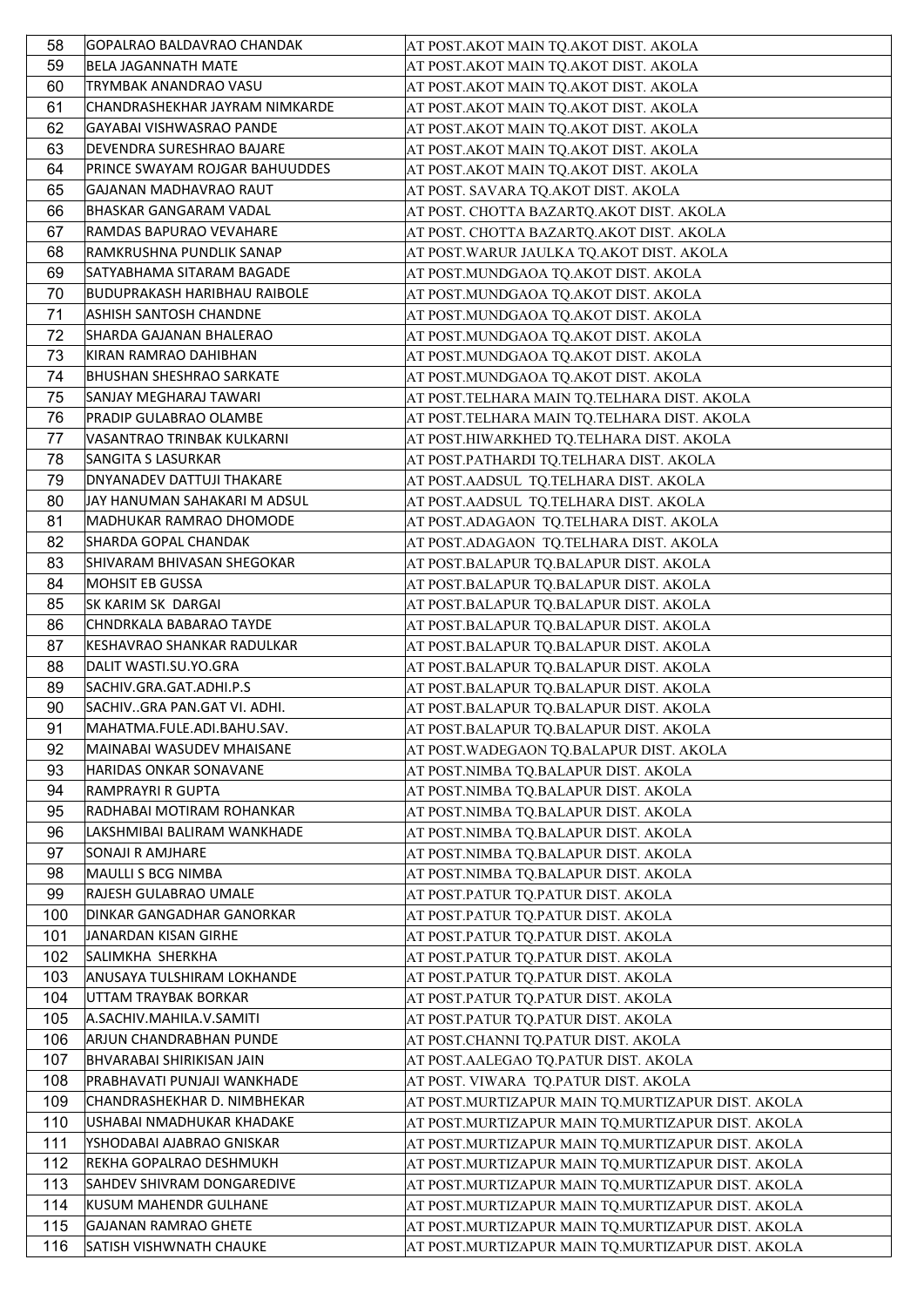| 117 | AANDARAO BALIRAM DHORE           | AT POST.MURTIZAPUR MAIN TQ.MURTIZAPUR DIST. AKOLA        |
|-----|----------------------------------|----------------------------------------------------------|
| 118 | SACHIDANAD LAKSHMINA MALANI      | AT POST.MURTIZAPUR MAIN TQ.MURTIZAPUR DIST. AKOLA        |
| 119 | SAURABH SACHIDAND MALANI         | AT POST.MURTIZAPUR MAIN TQ.MURTIZAPUR DIST. AKOLA        |
| 120 | PANCHAFULA HARIBHU SONTTAKE      | AT POST.MURTIZAPUR MAIN TQ.MURTIZAPUR DIST. AKOLA        |
| 121 | CHANDRASEN BANSAJI INGALE        | AT POST.MURTIZAPUR MAIN TQ.MURTIZAPUR DIST. AKOLA        |
| 122 | SHICHANDR RALDAMAL DYARYANI      | AT POST.MURTIZAPUR MAIN TQ.MURTIZAPUR DIST. AKOLA        |
| 123 | <b>SHANKAR TYANBAK DHOK</b>      | AT POST.MURTIZAPUR MAIN TQ.MURTIZAPUR DIST. AKOLA        |
| 124 | SAHEBARAO BHIOMRAO BHATKAR       | AT POST.MURTIZAPUR MAIN TQ.MURTIZAPUR DIST. AKOLA        |
| 125 | NARBADABAI GULABCHAND AGRAVAL    | AT POST.MURTIZAPUR MAIN TQ.MURTIZAPUR DIST. AKOLA        |
| 126 | RAJENDRA TRYAMBAK WANKHADE       | AT POST.MURTIZAPUR MAIN TQ.MURTIZAPUR DIST. AKOLA        |
| 127 | KRUSHNAKUM. BRIJMOHAN MARWAL     | AT POST.MURTIZAPUR MAIN TQ.MURTIZAPUR DIST. AKOLA        |
| 128 | <b>BHARAT KISANRAO MATHANE</b>   | AT POST.MURTIZAPUR MAIN TQ.MURTIZAPUR DIST. AKOLA        |
| 129 | KUNJANHIN FATIMANAJHUSEN         | AT POST.MURTIZAPUR MAIN TQ.MURTIZAPUR DIST. AKOLA        |
| 130 | YASHODHABAI WANKHADE             | AT POST.MURTIZAPUR MAIN TQ.MURTIZAPUR DIST. AKOLA        |
| 131 | NARAYAN KRUSHNRAV GAWAI          | AT POST.MURTIZAPUR MAIN TQ.MURTIZAPUR DIST. AKOLA        |
| 132 | TARABAI A RAIKABAR               | AT POST.MURTIZAPUR MAIN TQ.MURTIZAPUR DIST. AKOLA        |
| 133 | KAUSLYABAI LAKSHAMAN SHINGADE    | AT POST.MURTIZAPUR MAIN TQ.MURTIZAPUR DIST. AKOLA        |
| 134 | UTAM RAMCHANDRA GAWANDE          | AT POST.MURTIZAPUR MAIN TQ.MURTIZAPUR DIST. AKOLA        |
| 135 | KAUSALYA BAPURAV BAND            | AT POST.MURTIZAPUR MAIN TQ.MURTIZAPUR DIST. AKOLA        |
| 136 | SHANTABAI PUROSHATAM PATHAK      | AT POST.MURTIZAPUR MAIN TQ.MURTIZAPUR DIST. AKOLA        |
| 137 | MANABAI GOVINDARAV INGALE        | AT POST.MURTIZAPUR MAIN TQ.MURTIZAPUR DIST. AKOLA        |
| 138 | MANOHAR GULABRAV MANKAR          | AT POST.MURTIZAPUR MAIN TQ.MURTIZAPUR DIST. AKOLA        |
| 139 | KAMLABAI NAMDEV TALOKAR          | AT POST.MURTIZAPUR MAIN TQ.MURTIZAPUR DIST. AKOLA        |
| 140 | BAPUARAO SAHEBRAO PATIL          | AT POST.MURTIZAPUR MAIN TQ.MURTIZAPUR DIST. AKOLA        |
| 141 | MANORMA VASUDEV VAYVARE          | AT POST.MURTIZAPUR MAIN TQ.MURTIZAPUR DIST. AKOLA        |
| 142 | TRIGUNABAI SHRIKRUSHNA SAVRKAR   | AT POST.MURTIZAPUR MAIN TQ.MURTIZAPUR DIST. AKOLA        |
| 143 | L.MAHA. DUDH UTPA. S.            | AT POST.MURTIZAPUR MAIN TQ.MURTIZAPUR DIST. AKOLA        |
| 144 | MATO.KALA.MAGAS.MA.D.UT.S.       | AT POST.MURTIZAPUR MAIN TQ.MURTIZAPUR DIST. AKOLA        |
| 145 | <b>PRABHAKAR RAMRAO NAVGHARE</b> | AT POST.MURTIZAPUR MARKET YARD TQ.MURTIZAPUR DIST. AKOLA |
| 146 | NIJAM SHE AHAMAD                 | AT POST.MURTIZAPUR CITY TQ.MURTIZAPUR DIST. AKOLA        |
| 147 | PRASHIK GENERAL WACHANALAY KAM   | AT POST.KARANJA MAIN.TQ.KARANJA DIST. WASHIM             |
| 148 | MUSASI GODUKHA KHAN              | AT POST.KARANJA MAIN.TQ.KARANJA DIST. WASHIM             |
| 149 | SANTOSH SHRIRAM WANKHADE         | AT POST.KARANJA MAIN.TQ.KARANJA DIST. WASHIM             |
| 150 | YALAPPA TRINBAK PAWAR            | AT POST.KARANJA MAIN.TQ.KARANJA DIST. WASHIM             |
| 151 | MOTIRAM NAGOJI TAYADE            | AT POST.KARANJA MAIN.TQ.KARANJA DIST. WASHIM             |
| 152 | KAVITA ATMARAM BHISE             | AT POST.KARANJA MAIN.TQ.KARANJA DIST. WASHIM             |
| 153 | KAWATABAI RAYBHAN THARKHADE      | AT POST.KARANJA MAIN.TQ.KARANJA DIST. WASHIM             |
| 154 | <b>ASHOK BABULAL SINGHAI</b>     | AT POST.KARANJA MAIN.TQ.KARANJA DIST. WASHIM             |
| 155 | ANNA SATE MS.S.B.CHANDAI         | AT POST.KARANJA MAIN.TQ.KARANJA DIST. WASHIM             |
| 156 | JARBEMOMIN S.S.MAHILA BACHAT G   | AT POST.KARANJA MAIN.TQ.KARANJA DIST. WASHIM             |
| 157 | GULAB SW.SH.M.B.GAT KARANJA      | AT POST.KARANJA MAIN.TQ.KARANJA DIST. WASHIM             |
| 158 | JANSEVA SIMENT HAUS DHANAJ       | AT POST.KAMARGAON .TQ.KARANJA DIST. WASHIM               |
| 159 | SHANTABAI G. GATAGAT             | AT POST.KAMARGAON .TQ.KARANJA DIST. WASHIM               |
| 160 | DNAYNESHOR NARAYAN DOLARKAR      | AT POST.KAMARGAON .TQ.KARANJA DIST. WASHIM               |
| 161 | <b>PRAMOD MAROTI PANDE</b>       | AT POST.MANGRULPIR MAIN .TQ MANGRULPIR DIST. WASHIM      |
| 162 | DINAKAR SITARAM MULE             | AT POST.MANGRULPIR MAIN .TQ MANGRULPIR DIST. WASHIM      |
| 163 | GAJANAN ANADA SHIALKE            | AT POST.MANGRULPIR MAIN .TQ MANGRULPIR DIST. WASHIM      |
| 164 | SHRIRAM PARSHRAM NIKAM           | AT POST.MANGRULPIR MAIN .TQ MANGRULPIR DIST. WASHIM      |
| 165 | <b>AJAB KISAN INGOLE</b>         | AT POST.MANGRULPIR MAIN .TQ MANGRULPIR DIST. WASHIM      |
| 166 | MOHAN J SHRUNGARE                | AT POST.MANGRULPIR MAIN .TQ MANGRULPIR DIST. WASHIM      |
| 167 | MAINAA WAMAN THAKARE             | AT POST.MANGRULPIR MAIN .TQ MANGRULPIR DIST. WASHIM      |
| 168 | <b>PRALHAD PANDURAG ATAPAKAR</b> | AT POST.MANGRULPIR MAIN .TQ MANGRULPIR DIST. WASHIM      |
| 169 | CEVIDAS MANSARAM CHAVHAN         | AT POST.MANGRULPIR MAIN .TQ MANGRULPIR DIST. WASHIM      |
| 170 | <b>DILIP SUDAM TATKE</b>         | AT POST.MANGRULPIR MAIN .TQ MANGRULPIR DIST. WASHIM      |
| 171 | RAJU WAMANRAO TAYDE              | AT POST.MANGRULPIR MAIN .TQ MANGRULPIR DIST. WASHIM      |
| 172 | H N DHADAVE                      | AT POST.MANGRULPIR MAIN .TQ MANGRULPIR DIST. WASHIM      |
| 173 | PARVTABAI SUKHADEV INGOLE        | AT POST.MANGRULPIR MAIN .TQ MANGRULPIR DIST. WASHIM      |
| 174 | PARWATEBAI SURYABHAN KHADSE      | AT POST.MANGRULPIR MAIN .TQ MANGRULPIR DIST. WASHIM      |
| 175 | VIMAL BHAGWAN NIKAM              | AT POST.MANGRULPIR MAIN .TQ MANGRULPIR DIST. WASHIM      |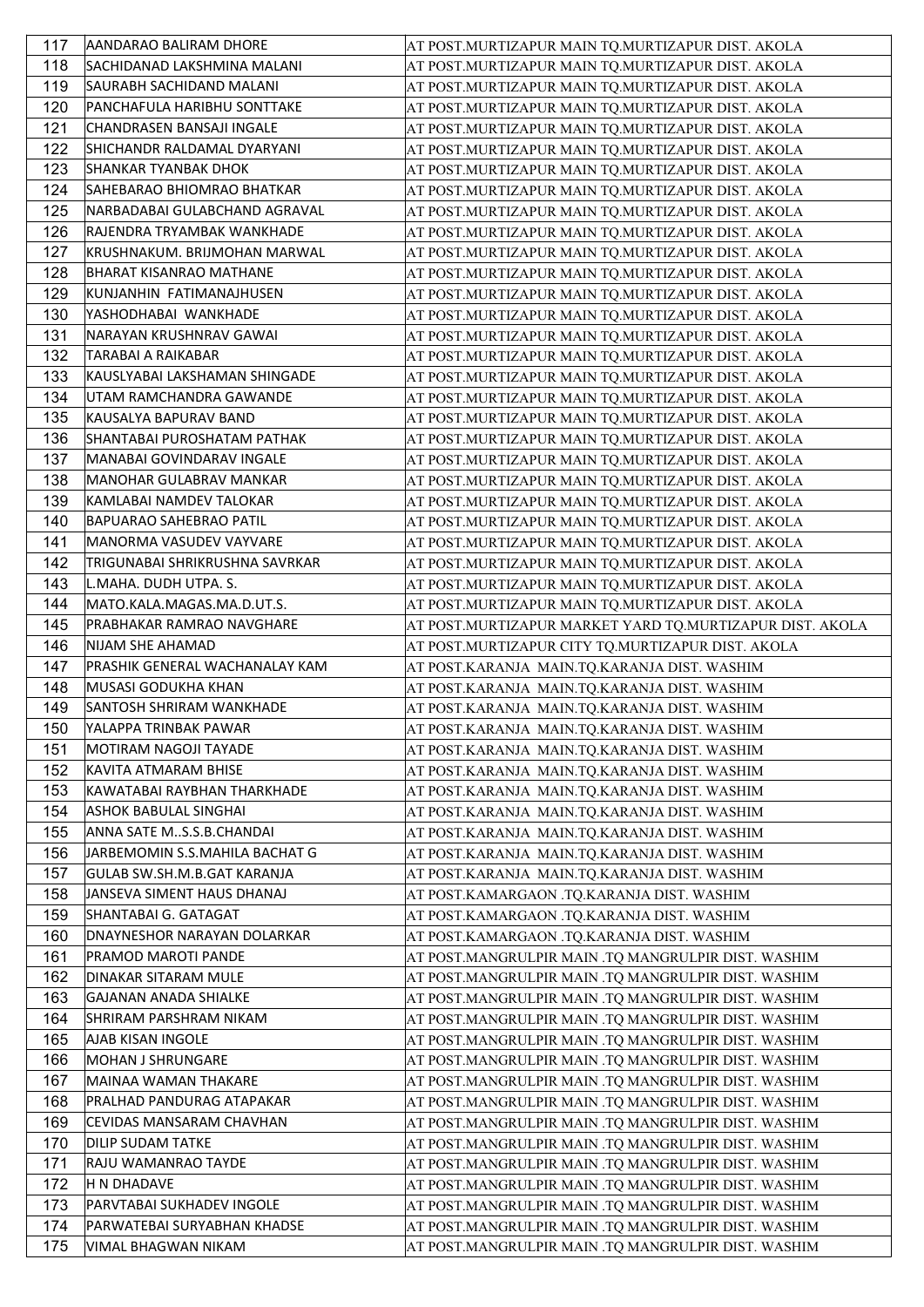| 176 | <b>SUNIL NAMDEV BANSOD</b>          | AT POST.MANGRULPIR MAIN .TQ MANGRULPIR DIST. WASHIM |
|-----|-------------------------------------|-----------------------------------------------------|
| 177 | ID. H. SHEGOKAR                     | AT POST.MANGRULPIR MAIN .TQ MANGRULPIR DIST. WASHIM |
| 178 | NANDAKISHORE SHUBHASH RAGE          | AT POST.MANGRULPIR MAIN .TQ MANGRULPIR DIST. WASHIM |
| 179 | RAMKRUSHNA HARIBHAU FUKE            | AT POST.MANGRULPIR MAIN .TQ MANGRULPIR DIST. WASHIM |
| 180 | <b>SHESHRAO SURYABHAN JAMNIKE</b>   | AT POST.MANGRULPIR MAIN .TQ MANGRULPIR DIST. WASHIM |
| 181 | <b>BHARAT M AGALE</b>               | AT POST.SHELU BAZAR .TQ MANGRULPIR DIST. WASHIM     |
| 182 | DINKAR MADHUKAR THAKAR              | AT POST.WANOJA .TQ MANGRULPIR DIST. WASHIM          |
| 183 | VILAS BHIMRAO KATDE                 | AT POST.WANOJA .TQ MANGRULPIR DIST. WASHIM          |
| 184 | <b>SUSHIL RAMESHWAR RATHOD</b>      |                                                     |
|     | <b>INDIRA MADANRAO KOLHE</b>        | AT POST.WANOJA .TQ MANGRULPIR DIST. WASHIM          |
| 185 |                                     | AT POST. WANOJA .TQ MANGRULPIR DIST. WASHIM         |
| 186 | MAHALAXMI MAHILA GAT MALSHELU       | AT POST.WANOJA .TQ MANGRULPIR DIST. WASHIM          |
| 187 | <b>ST GADGEMABU EDU SASTDHANORA</b> | AT POST.DANORA .TQ MANGRULPIR DIST. WASHIM          |
| 188 | DEVRAO DEMAJI PATANKAR              | AT POST.MANORA .TQ MANORA DIST. WASHIM              |
| 189 | YOGESHWAR MOTIRAM DHOTE             | AT POST.MANORA .TQ MANORA DIST. WASHIM              |
| 190 | RAMESHCHANDR KESHAVRAO KHUPSE       | AT POST.MANORA .TQ MANORA DIST. WASHIM              |
| 191 | <b>AVINASH ATMARAM CHAVAN</b>       | AT POST.MANORA .TQ MANORA DIST. WASHIM              |
| 192 | VENUBAI PANDIT RATHOD               | AT POST.MANORA .TQ MANORA DIST. WASHIM              |
| 193 | <b>TAI RAMRAO JATE</b>              | AT POST.MANORA .TQ MANORA DIST. WASHIM              |
| 194 | VANITABAI R CHAPKE                  | AT POST.POHARADEVI .TQ MANORA DIST. WASHIM          |
| 195 | <b>GOPAL H BALI</b>                 | AT POST.POHARADEVI .TQ MANORA DIST. WASHIM          |
| 196 | KESHAO DIGAMBAR MAHALE              | AT POST.WASHIM MAIN TQ.WASHIM DIST. WASHIM          |
| 197 | PANDURANG NARAYAN BHUSARI           | AT POST.WASHIM MAIN TQ.WASHIM DIST. WASHIM          |
| 198 | MAHADU NIDHANA MOHALE               | AT POST.WASHIM MAIN TQ.WASHIM DIST. WASHIM          |
| 199 | SHAMRAO CHANDRABHAN VIBHUTE         | AT POST.WASHIM MAIN TQ.WASHIM DIST. WASHIM          |
| 200 | SOPAN RAJARAM KAWAR                 | AT POST.WASHIM MAIN  TQ.WASHIM DIST. WASHIM         |
| 201 | MAROTI GANAPATI WANARE              | AT POST.WASHIM MAIN  TQ.WASHIM DIST. WASHIM         |
| 202 | NARAYAN MAHIPATI                    |                                                     |
| 203 | DIGAMBAR BABURAO DESHMUKH           | AT POST.WASHIM MAIN  TQ.WASHIM DIST. WASHIM         |
|     |                                     | AT POST. WASHIM MAIN TQ. WASHIM DIST. WASHIM        |
| 204 | SADASHIV LATAJI EKADE               | AT POST.WASHIM MAIN  TQ.WASHIM DIST. WASHIM         |
| 205 | MAROTI SAMBHAJI WATHE               | AT POST.WASHIM MAIN  TQ.WASHIM DIST. WASHIM         |
| 206 | <b>DYANBA BHAGWAT INGOLE</b>        | AT POST.WASHIM MAIN  TQ.WASHIM DIST. WASHIM         |
| 207 | NAMDEO PUNJAJI PARANDE              | AT POST. WASHIM MAIN TQ. WASHIM DIST. WASHIM        |
| 208 | VITTHAL NARAYAN DESHMUKH            | AT POST.WASHIM MAIN  TQ.WASHIM DIST. WASHIM         |
| 209 | BAJIRAO KONDJI SARNAIK              | AT POST.WASHIM MAIN TQ.WASHIM DIST. WASHIM          |
| 210 | GOVINDA SUBHANJI SAWAKE             | AT POST.WASHIM MAIN  TQ.WASHIM DIST. WASHIM         |
| 211 | KISAN AMRUTTA GHULE                 | AT POST.WASHIM MAIN TQ.WASHIM DIST. WASHIM          |
| 212 | KUNDLIK SHAMRAO LONSONE             | AT POST. WASHIM MAIN TQ. WASHIM DIST. WASHIM        |
| 213 | SOPAN ARJUNA WANKHADE               | AT POST. WASHIM MAIN TQ. WASHIM DIST. WASHIM        |
| 214 | UTTAM NAMDEO SURVE                  | AT POST.WASHIM MAIN TQ.WASHIM DIST. WASHIM          |
| 215 | NIWRUTI RAWJI BHOSLE                | AT POST.WASHIM MAIN  TQ.WASHIM DIST. WASHIM         |
| 216 | NAMDEO VITHOBA SHINDE               | AT POST. WASHIM MAIN TQ. WASHIM DIST. WASHIM        |
| 217 | JAYRAM AMRUTA KUTE                  | AT POST. WASHIM MAIN TQ. WASHIM DIST. WASHIM        |
| 218 | <b>SHESHARAO PARALHAD ZATE</b>      | AT POST.WASHIM MAIN  TQ.WASHIM DIST. WASHIM         |
| 219 | DAMODHAR GULAB CHAVAN               | AT POST.WASHIM MAIN  TQ.WASHIM DIST. WASHIM         |
| 220 | KISAN NAGOBA MARSHIWAR              | AT POST.WASHIM MAIN  TQ.WASHIM DIST. WASHIM         |
| 221 | KANTARAM RAMCHANDRA WANKHEDE        | AT POST.WASHIM MAIN TQ.WASHIM DIST. WASHIM          |
| 222 | ABAJI ARJUNA KAWAR                  | AT POST.WASHIM MAIN TQ.WASHIM DIST. WASHIM          |
| 223 | CHINKU BALIRAM WANKHEDE             | AT POST.WASHIM MAIN TQ.WASHIM DIST. WASHIM          |
| 224 | PREMSINH LAXMANSINHCHANDAL          | AT POST. WASHIM MAIN TQ. WASHIM DIST. WASHIM        |
| 225 | PADMABAI UDHDAVRAO WAKUDKAR         |                                                     |
|     |                                     | AT POST.WASHIM MAIN TQ.WASHIM DIST. WASHIM          |
| 226 | KADUJI BHUJANGA UNDAL               | AT POST.WASHIM MAIN  TQ.WASHIM DIST. WASHIM         |
| 227 | JANARDHAN HIMAT DESHMUKH            | AT POST. WASHIM MAIN TQ. WASHIM DIST. WASHIM        |
| 228 | DILIP MOTIRAM THKARE                | AT POST.WASHIM MAIN  TQ.WASHIM DIST. WASHIM         |
| 229 | BALIRAM PARBHATI BORKAR             | AT POST.WASHIM MAIN TQ.WASHIM DIST. WASHIM          |
| 230 | SAW SHOBHA ASHOK BARDE              | AT POST.WASHIM MAIN  TQ.WASHIM DIST. WASHIM         |
| 231 | MAROTI NARAYAN BARDE                | AT POST.WASHIM MAIN TQ.WASHIM DIST. WASHIM          |
| 232 | MADHUKAR RUPRAO DESHMUKH            | AT POST.WASHIM MAIN  TQ.WASHIM DIST. WASHIM         |
| 233 | MAROTI LAXMAN WAGH                  | AT POST.WASHIM MAIN TQ.WASHIM DIST. WASHIM          |
| 234 | NIWRUTI KUNDLIK SAKHRE              | AT POST.WASHIM MAIN  TQ.WASHIM DIST. WASHIM         |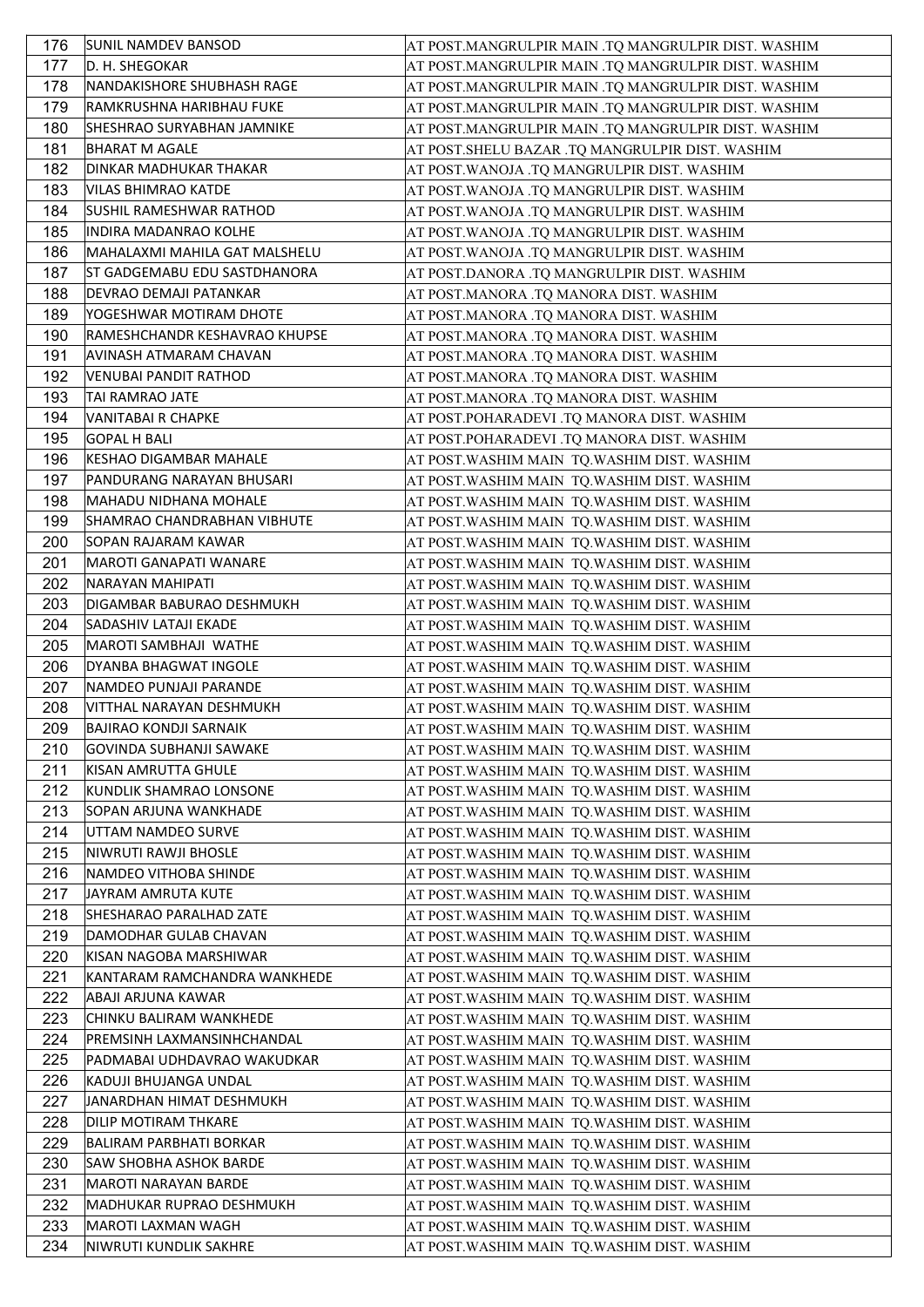| 235 | TAIBAI RAMBHAU PAIGHAN            | AT POST. WASHIM MAIN TQ. WASHIM DIST. WASHIM |
|-----|-----------------------------------|----------------------------------------------|
| 236 | DILIP BHAGAVAT KOLHE              | AT POST.WASHIM MAIN TQ.WASHIM DIST. WASHIM   |
| 237 | DIGABAR ASHRUJI UALEMALE          | AT POST.WASHIM MAIN  TQ.WASHIM DIST. WASHIM  |
| 238 | KADUJI KISAN KAVAR                | AT POST.WASHIM MAIN  TQ.WASHIM DIST. WASHIM  |
| 239 | HUSANKHAN AB RAHEMAKHAN           | AT POST.WASHIM MAIN  TQ.WASHIM DIST. WASHIM  |
| 240 | <b>GANESH DATTRAY DESHMANE</b>    | AT POST.WASHIM MAIN TQ.WASHIM DIST. WASHIM   |
| 241 | UTTAM TUKARAM BARDE               | AT POST.WASHIM MAIN  TQ.WASHIM DIST. WASHIM  |
| 242 | SADASHIV KISAN KALE               | AT POST. WASHIM MAIN TQ. WASHIM DIST. WASHIM |
| 243 | RAMBHAU NAGOJI KAKDE              | AT POST.WASHIM MAIN TQ.WASHIM DIST. WASHIM   |
| 244 | <b>PRAKASH RAMRAO BHUSARI</b>     | AT POST. WASHIM MAIN TQ. WASHIM DIST. WASHIM |
| 245 | SONAJI TUKARAM BHUSARI            | AT POST.WASHIM MAIN  TQ.WASHIM DIST. WASHIM  |
| 246 | NIWRUTTI TUKARAM NIRMALE          | AT POST.WASHIM MAIN  TQ.WASHIM DIST. WASHIM  |
| 247 | SHAMRAO NIWRUTTI NIRMALE          | AT POST.WASHIM MAIN  TQ.WASHIM DIST. WASHIM  |
| 248 | KASABAI SHANKAR AMBHORE           | AT POST.WASHIM MAIN  TQ.WASHIM DIST. WASHIM  |
| 249 | KUNDLIK GANPAT EKADE              | AT POST.WASHIM MAIN  TQ.WASHIM DIST. WASHIM  |
| 250 | DNYANABA PAHOJI                   | AT POST.WASHIM MAIN TQ.WASHIM DIST. WASHIM   |
| 251 | SHE. HUSEN SHE.MOHAMAD.           | AT POST.WASHIM MAIN TQ.WASHIM DIST. WASHIM   |
| 252 | <b>BABAN KONDJI LANDKAR</b>       | AT POST.WASHIM MAIN  TQ.WASHIM DIST. WASHIM  |
| 253 | UTTAM NARAYAN SURVE               | AT POST.WASHIM MAIN TQ.WASHIM DIST. WASHIM   |
| 254 | PANDHARIRAO JAGDEO DESHMUKH       | AT POST.WASHIM MAIN TQ.WASHIM DIST. WASHIM   |
| 255 | NAMDEO PANDHARI SARNAIK           | AT POST.WASHIM MAIN  TQ.WASHIM DIST. WASHIM  |
| 256 | <b>WASUDEV IRBHAN SHELKE</b>      | AT POST.WASHIM MAIN TQ.WASHIM DIST. WASHIM   |
| 257 | RATAN NARAYAN JADHAW              | AT POST.WASHIM MAIN TQ.WASHIM DIST. WASHIM   |
| 258 | TULSIRAM NAGOJI BHUSARI           | AT POST.WASHIM MAIN TQ.WASHIM DIST. WASHIM   |
| 259 | JITNDRA GANESHRAO KEDAR           | AT POST.WASHIM MAIN  TQ.WASHIM DIST. WASHIM  |
| 260 | ASHRU SITARAM KAVAR               | AT POST.WASHIM MAIN  TQ.WASHIM DIST. WASHIM  |
| 261 | SANTOSH BHIKAJI DHANUDE           | AT POST.WASHIM MAIN TQ.WASHIM DIST. WASHIM   |
| 262 | MAHADEV WAMAN BHUSARI GIVHA       | AT POST. WASHIM MAIN TQ. WASHIM DIST. WASHIM |
| 263 | PANDURANG CHINTAMAN               | AT POST.WASHIM MAIN  TQ.WASHIM DIST. WASHIM  |
| 264 | MANKARNABAI RAJARAM KAWAR         | AT POST.WASHIM MAIN  TQ.WASHIM DIST. WASHIM  |
| 265 | KADUGI LAXHIMAN KAVHAR            | AT POST.WASHIM MAIN  TQ.WASHIM DIST. WASHIM  |
| 266 | WAMAN MORATI INGOLE               | AT POST. WASHIM MAIN TQ. WASHIM DIST. WASHIM |
| 267 | LAXMAN BALIRAM NALEGAKAR          | AT POST.WASHIM MAIN TQ.WASHIM DIST. WASHIM   |
| 268 | RAJESH PRALHADRAO SARNAIK         | AT POST.WASHIM MAIN TQ.WASHIM DIST. WASHIM   |
| 269 | MD.NOOR MD ISMAEL                 | AT POST.WASHIM MAIN  TQ.WASHIM DIST. WASHIM  |
| 270 | GITABAI SHIVAJI PARANDE           | AT POST.WASHIM MAIN TQ.WASHIM DIST. WASHIM   |
| 271 | NARBADABAI LAXMAN CHANAN          | AT POST. WASHIM MAIN TQ. WASHIM DIST. WASHIM |
| 272 | VITTHAL SHRIRAM WANKHEDE          | AT POST. WASHIM MAIN TQ. WASHIM DIST. WASHIM |
| 273 | <b>SK MUNIR SK KASAM</b>          | AT POST.WASHIM MAIN TQ.WASHIM DIST. WASHIM   |
| 274 | CHANDRASEKHAR RAMAKANT DUBE       | AT POST.WASHIM MAIN  TQ.WASHIM DIST. WASHIM  |
| 275 | <b>BHGAWAN NARAYAN WANKHADE</b>   | AT POST. WASHIM MAIN TQ. WASHIM DIST. WASHIM |
| 276 | TUKARAM RAMJI KHANDARE            | AT POST.WASHIM MAIN TQ.WASHIM DIST. WASHIM   |
| 277 | GHAJANAN RAJARAM GORE             | AT POST.WASHIM MAIN TQ.WASHIM DIST. WASHIM   |
| 278 | <b>BHAGWAN PARBHAT ABHORE</b>     | AT POST.WASHIM MAIN  TQ.WASHIM DIST. WASHIM  |
| 279 | RAMBHU LAXMAN BHISHE              | AT POST.WASHIM MAIN TQ.WASHIM DIST. WASHIM   |
| 280 | DEVABA NIURUTTI DORALE            | AT POST.WASHIM MAIN  TQ.WASHIM DIST. WASHIM  |
| 281 | DHONDU NIMBAJI NAWGHARE           | AT POST.WASHIM MAIN TQ.WASHIM DIST. WASHIM   |
| 282 | NATTUJI YOGAJI SOLANKE            | AT POST.WASHIM MAIN TQ.WASHIM DIST. WASHIM   |
| 283 | GORAKHNATH SHIWAJI JIDHAW         | AT POST. WASHIM MAIN TQ. WASHIM DIST. WASHIM |
| 284 | UTTAM BALAJI KAD                  | AT POST.WASHIM MAIN TQ.WASHIM DIST. WASHIM   |
| 285 | SAKHARAM RAGHOJI SAWKE            | AT POST.WASHIM MAIN  TQ.WASHIM DIST. WASHIM  |
| 286 | RAMESHAWR DATTA TADAS             | AT POST. WASHIM MAIN TQ. WASHIM DIST. WASHIM |
| 287 | MUNNABAI GHASI MANJARE            | AT POST.WASHIM MAIN  TQ.WASHIM DIST. WASHIM  |
| 288 | VILAS TUKARAM BHONE               | AT POST.WASHIM MAIN TQ.WASHIM DIST. WASHIM   |
| 289 | GAJANAN MAHARAJ SHETKARI GAT      | AT POST.WASHIM MAIN  TQ.WASHIM DIST. WASHIM  |
| 290 | CHAIRMAN EDU.DEPARMENT EDUCET     | AT POST.WASHIM MAIN TQ.WASHIM DIST. WASHIM   |
| 291 | <b>GRAMIN PANI PURVTHA SAMETI</b> | AT POST.WASHIM MAIN  TQ.WASHIM DIST. WASHIM  |
| 292 | <b>GANGARAM MOTIRAM UGALE</b>     | AT POST. WASHIM CITY TQ. WASHIM DIST. WASHIM |
| 293 | RAJARAM GOMA RATHOD               | AT POST. WASHIM CITY TQ. WASHIM DIST. WASHIM |